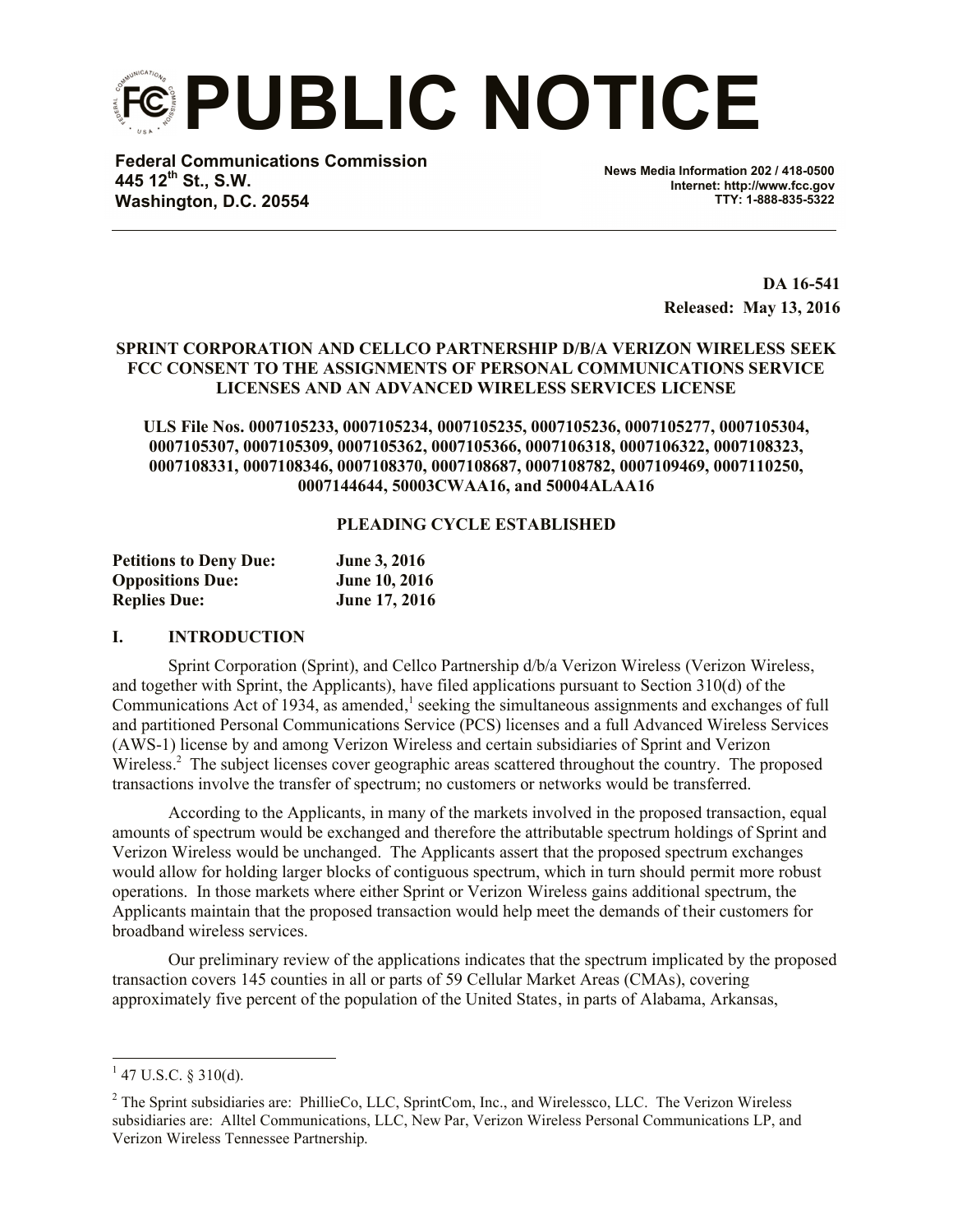Delaware, Georgia, Hawaii, Illinois, Indiana, Maine, Maryland, Michigan, New Mexico, Ohio, Oklahoma, Texas, Virginia, West Virginia, and Wyoming.

Pre-transaction, across all the CMAs involved in these transactions, Sprint holds 41 megahertz to 225.5 megahertz of spectrum in total; post-transaction, Sprint would hold 41 megahertz to 230.5 megahertz of spectrum in total. Our preliminary review indicates that in those counties in which Sprint would realize a net gain in its PCS spectrum holdings, it would hold a maximum of 230.5 megahertz of spectrum in total post-transaction. Sprint would further increase its spectrum holdings that are currently already above the spectrum screen in seven counties in all or parts of three CMAs – CMA 48 (Toledo, Ohio), CMA 585 (Ohio 1 – Williams), and CMA 586 (Ohio 2 – Sandusky) – in Ohio.

Pre-transaction, Verizon Wireless holds 72 megahertz to 137 megahertz of spectrum across all the CMAs involved in these transactions; post-transaction, Verizon Wireless would hold 72 megahertz to 142 megahertz of spectrum in total. In those counties in which Verizon Wireless would realize a net gain in its spectrum holdings, its spectrum holdings post-transaction would not trigger the total spectrum screen.

## **II. SECTION 310(d) APPLICATIONS**

The applications for the assignment of licenses have the following file numbers:

| File No.    | Licensee/Assignor                              | <b>Assignee</b>            | <b>Lead Call Sign</b> |
|-------------|------------------------------------------------|----------------------------|-----------------------|
| 00071052333 | Alltel Communications, LLC                     | SprintCom, Inc.            | KNLG571               |
| 0007105234  | Alltel Communications, LLC                     | Wirelessco, LLC            | KNLG303               |
| 0007105235  | Cellco Partnership                             | SprintCom, Inc.            | <b>KNLF602</b>        |
| 0007105236  | Cellco Partnership                             | SprintCom, Inc.            | WPOJ838               |
| 0007105277  | Cellco Partnership                             | Wirelessco, LLC            | KNLH289               |
| 0007105304  | Cellco Partnership                             | Wirelessco, LLC            | WPOJ838               |
| 0007105307  | New Par                                        | PhillieCo, LLC             | WPOK675               |
| 0007105309  | New Par                                        | SprintCom, Inc.            | WPTB352               |
| 0007105362  | New Par                                        | Wirelessco, LLC            | KNLF487               |
| 0007105366  | New Par                                        | Wirelessco, LLC            | WPOK675               |
| 0007106318  | Verizon Wireless Personal<br>Communications LP | SprintCom, Inc.            | KNLF274               |
| 0007106322  | Verizon Wireless Tennessee<br>Partnership      | Wirelessco, LLC            | WQDM397               |
| 0007108323  | PhillieCo, LLC                                 | Cellco Partnership         | KNLF219               |
| 0007108331  | SprintCom, Inc.                                | Alltel Communications, LLC | KNLH556               |
| 0007108346  | SprintCom, Inc.                                | Cellco Partnership         | KNLF294               |
| 0007108370  | SprintCom, Inc.                                | New Par                    | KNLH246               |
| 0007108687  | SprintCom, Inc.                                | Cellco Partnership         | KNLG226               |
| 0007108782  | Wirelessco, LLC                                | Alltel Communications, LLC | KNLF280               |

<sup>3</sup> The Applicants have designated this the lead application.

 $\overline{a}$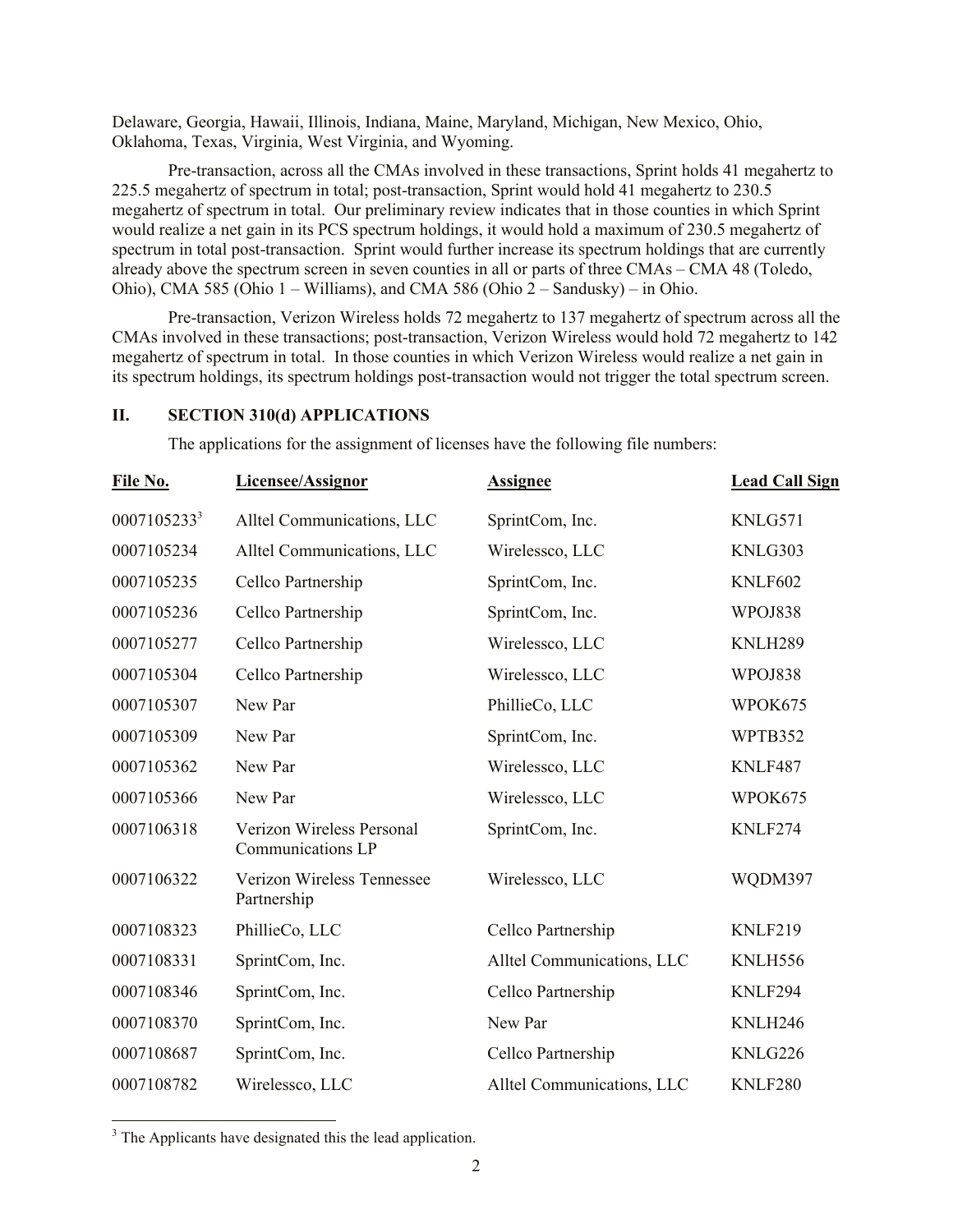| File No.                                 | Licensee/Assignor | <b>Assignee</b>                           | <b>Lead Call Sign</b> |
|------------------------------------------|-------------------|-------------------------------------------|-----------------------|
| 0007109469                               | Wirelessco, LLC   | Cellco Partnership                        | KNLF927               |
| 0007110250                               | Wirelessco, LLC   | Verizon Wireless Tennessee<br>Partnership | KNLF280               |
| 0007144644                               | Wirelessco, LLC   | Cellco Partnership                        | KNLF211               |
| 50003CWAA16 <sup>4</sup> SprintCom, Inc. |                   | Cellco Partnership                        | WPOJ712               |
| 50004ALAA1 $65$ SprintCom, Inc.          |                   | Cellco Partnership                        | KNLG675               |

### **III.** *EX PARTE* **STATUS OF THIS PROCEEDING**

Pursuant to Section 1.1200(a) of the Commission's rules,<sup>6</sup> the Commission may adopt modified or more stringent *ex parte* procedures in particular proceedings if the public interest so requires. We announce that this proceeding will be governed by permit-but-disclose *ex parte* procedures that are applicable to non-restricted proceedings under Section 1.1206 of the Commission's rules.<sup>7</sup>

Parties making oral *ex parte* presentations are directed to the Commission's *ex parte* rules. Parties are reminded that memoranda summarizing the presentation must contain the presentation's substance and not merely list the subjects discussed.<sup>8</sup> More than a one- or two-sentence description of the views and arguments presented is generally required.<sup>9</sup> Other rules pertaining to oral and written presentations are set forth in Section 1.1206(b) as well.<sup>10</sup>

# **IV. GENERAL INFORMATION**

The assignment applications have been found, upon initial review, to be acceptable for filing. The Commission reserves the right to return any application if, upon further examination, it is determined to be defective and not in conformance with the Commission's rules or policies.

Interested parties must file petitions to deny no later than **June 3, 2016**. Persons and entities that file petitions to deny become parties to the proceeding. They may participate fully in the proceeding, including seeking access to any confidential information that may be filed under a protective order, seeking reconsideration of decisions, and filing appeals of a final decision to the courts. Oppositions to such pleadings must be filed no later than **June 10, 2016**. Replies to such pleadings must be filed no later than **June 17, 2016**. All filings concerning matters referenced in this Public Notice should refer to ULS File Nos. 0007105233, 0007105234, 0007105235, 0007105236, 0007105277, 0007105304, 0007105307, 0007105309, 0007105362, 0007105366, 0007106318, 0007106322, 0007108323, 0007108331, 0007108346, 0007108370, 0007108687, 0007108782, 0007109469, 0007110250, 0007144644, 50003CWAA16, and/or 50004ALAA16, as appropriate.

**To allow the Commission to consider fully all substantive issues regarding the applications in as timely and efficient a manner as possible, petitioners and commenters should raise all issues in** 

9 *Id*.

l

<sup>10</sup> 47 C.F.R. § 1.1206(b).

 $4$  The Applicants filed this application by paper because, at the time of filing, the associated license was licensed to another party and was being assigned to SprintCom, Inc. This application is now available electronically.

 $<sup>5</sup>$  The Applicants filed this application by paper because, at the time of filing, the associated licenses were licensed to</sup> another party and were being assigned to SprintCom, Inc. This application is now available electronically.

 $6$  47 C.F.R. § 1.1200(a).

 $^{7}$  47 C.F.R. § 1.1206.

 $847$  C.F.R. § 1.1206(b)(1).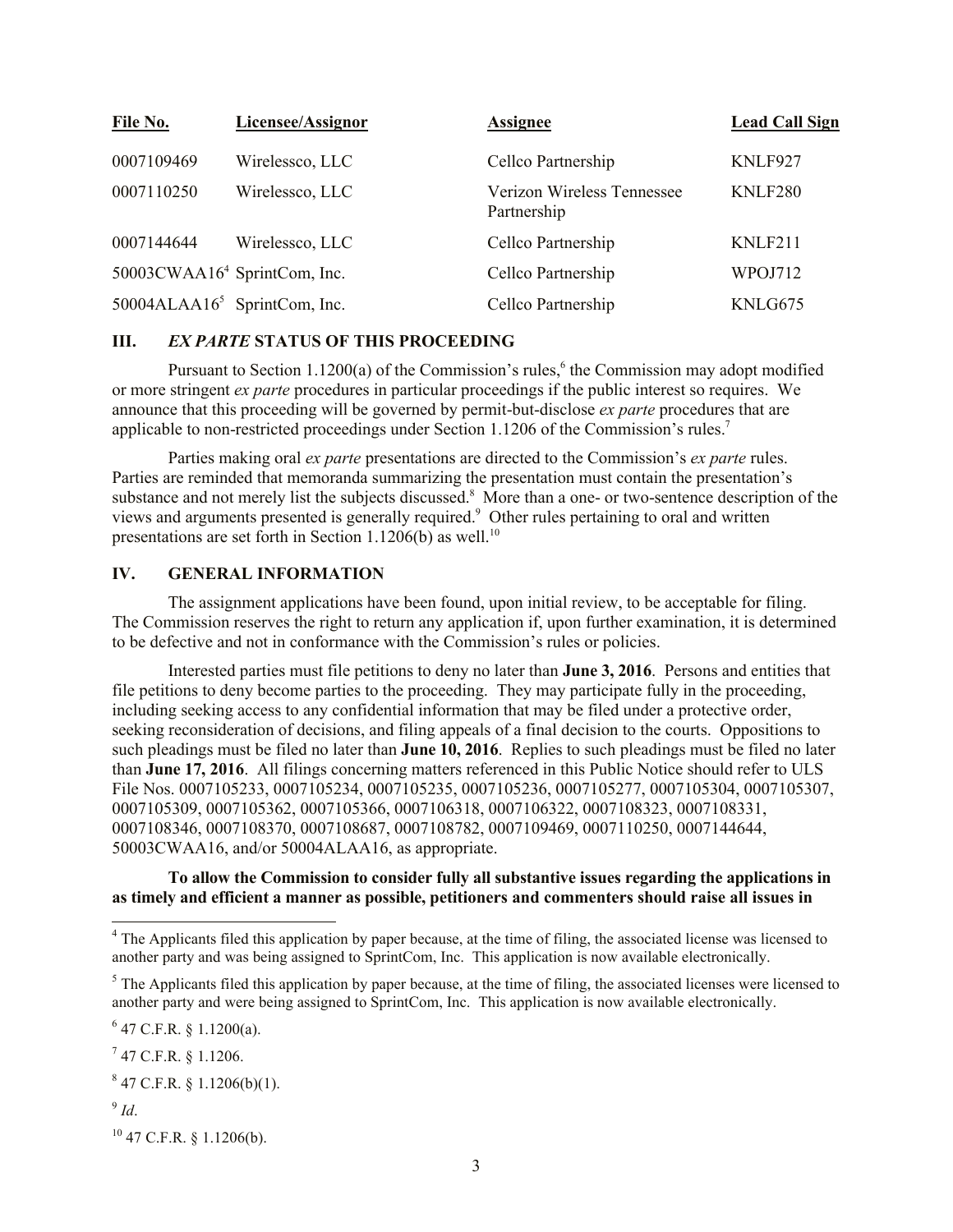**their initial filings. New issues may not be raised in responses or replies.<sup>11</sup> A party or interested person seeking to raise a new issue after the pleading cycle has closed must show good cause why it was not possible for it to have raised the issue previously. Submissions after the pleading cycle has closed that seek to raise new issues based on new facts or newly discovered facts should be filed within 15 days after such facts are discovered. Absent such a showing of good cause, any issues not timely raised may be disregarded by the Commission.**

Under the Commission's current procedures for the submission of filings and other documents,<sup>12</sup> submissions in this matter may be filed electronically through the Commission's Universal Licensing System (ULS) or by hand delivery to the Commission.

- To file electronically,<sup>13</sup> access ULS via the Internet at http://wireless.fcc.gov/uls/ and click on the "Submit a Pleading" quick link, complete the administrative information, and upload the pleading.
- **To file by paper**, the original and one copy of each filing must be filed by hand or messenger delivery, by commercial overnight courier, or by first-class or overnight U.S. Postal Service mail. All hand-delivered or messenger-delivered paper filings for the Commission's Secretary must be delivered to FCC Headquarters at 445 12th St., SW, Room TW-A325, Washington, DC 20554. The filing hours at this location are 8:00 a.m. to 7:00 p.m. All hand deliveries must be held together with rubber bands or fasteners. Any envelopes must be disposed of before entering the building. Commercial overnight mail (other than U.S. Postal Service Express Mail and Priority Mail) must be sent to 9300 East Hampton Drive, Capitol Heights, MD 20743. U.S. Postal Service first-class, Express, and Priority mail should be addressed to 445 12th Street, SW, Washington, DC 20554. All filings must be addressed to the Commission's Secretary, Office of the Secretary, Federal Communications Commission.

One copy of each pleading must be delivered electronically, by email or facsimile, or if delivered as paper copy, by hand or messenger delivery, by commercial overnight courier, or by first-class or overnight U.S. Postal Service mail (according to the procedures set forth above for paper filings), to: (1) Scott Patrick, Mobility Division, Wireless Telecommunications Bureau, at scott.patrick@fcc.gov or (202) 418-2643 (facsimile); (2) Linda Ray, Broadband Division, Wireless Telecommunications Bureau, at linda.ray@fcc.gov or (202) 418-7247 (facsimile); (3) Kate Matraves, Competition and Infrastructure Policy Division, Wireless Telecommunications Bureau, at catherine.matraves@fcc.gov or (202) 418-2643 (facsimile); and (4) Jim Bird, Office of General Counsel, at TransactionTeam@fcc.gov or (202) 418-1234 (facsimile).

The applications and any associated documents are available for public inspection and copying during normal reference room hours at the following Commission office: FCC Reference Information Center, 445 12th Street, SW, Room CY-A257, Washington, DC 20554. The applications also are available electronically through ULS, which may be accessed on the Commission's Internet website. To request materials in accessible formats for people with disabilities (Braille, large print, electronic files, audio format), send an email to fcc504@fcc.gov or call the Consumer and Governmental Affairs Bureau at (202) 418-0530 (voice) or (202) 418-0432 (TTY). Contact the FCC to request reasonable accommodations for filing comments (accessible format documents, sign language interpreters, CART, etc.) by email: FCC504@fcc.gov; phone: (202) 418-0530; or TTY: (202) 418-0432.

l

 $^{11}$  47 C.F.R. § 1.45(c).

<sup>12</sup> *FCC Announces Change in Filing Location for Paper Documents*, Public Notice, 24 FCC Rcd 14312 (2009).

<sup>13</sup> *Electronic Filing of Documents in Rulemaking Proceedings*, Report and Order, 13 FCC Rcd 11322 (1998).